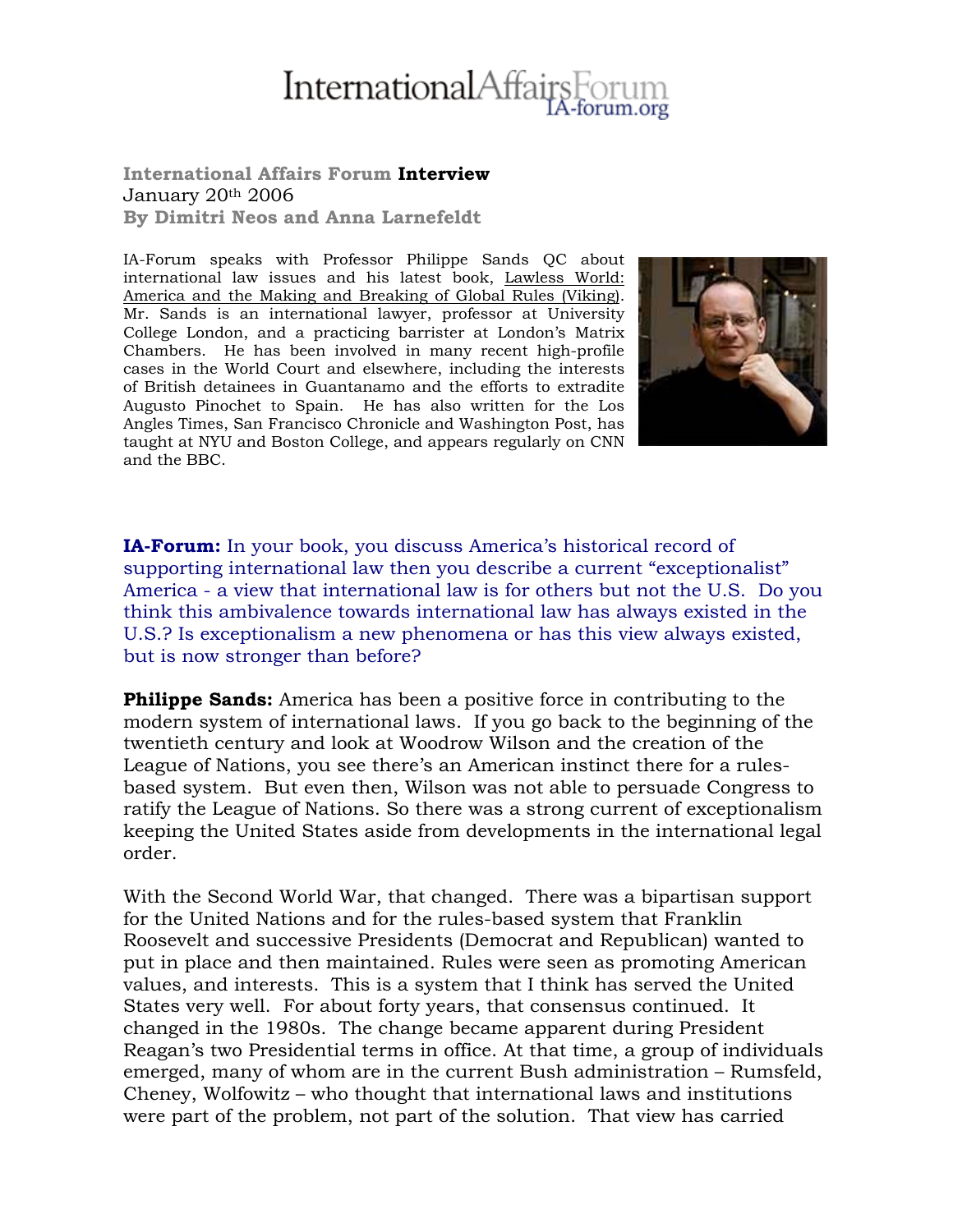forward over the last fifteen to twenty years culminating in George W. Bush taking office, with many of the same individuals assuming high office.

Even before 9/11, the current administration put into place efforts to undermine international rules (e.g., rejection of the Kyoto agreement, the International Criminal Court, various arms control agreements) but then of course, 9/11 came along. And it was used by the administration, or a part of the administration, to put forward a political agenda in relation to America's relationship to its national rules. It must not be forgotten, however, that there were some parts of the administration (and many of its lawyers) who recognized the dangers of abandoning international rules and fought vigorously to retain America's engagement with them.

**IA-Forum:** Let's talk about the Second Gulf War from an international law perspective. Some are of the opinion that the U.S. acted legally going into Iraq because the U.S. is an individual signatory to the ceasefire agreement suspending the first Gulf War. Your thoughts?

**Sands:** It's not a view that's held by many people outside of the United States. In the United Kingdom, I only know of one seasoned international lawyer who shares that view and the overwhelming majority who do not share it, including legal advisors at the British Foreign Office, present and past.

I think the easiest way to deal with that argument is to refer to the autobiography of Colin Powell, the Secretary of State at the time of the Second Gulf War. In response to the criticisms of, "why didn't the U.S. topple Saddam Hussein in 1991?", he said: "we couldn't topple him because our right to use force was limited to getting Iraqi forces out of Kuwait. We did not have a mandate under the Security Council Resolution to remove him from office." So if those Security Council Resolutions did not give the mandate to remove Saddam Hussein in 1991, and it's the same Resolutions they're relying on in 2003, I do not see how it can be argued that resolutions that didn't allow his toppling in 1991 somehow did allow his toppling in 2003.

#### **IA-Forum:** That being the case, they international laws were circumvented then? How?

**Sands:** They circumvented international laws in exactly the same way they worked around international laws in other issues – detention, rendition, torture, and the treatment of detainees. After 9/11 we now know a small group of lawyers in the Justice Department adopted certain positions related to what's now knows as the 'empirial presidency'. This basically said that, in times of war, the U.S. president was free to act unconstrained by these international commitments. That reflects the type of thinking that got the U.S. into the difficult situation in which in now finds itself. At the heart of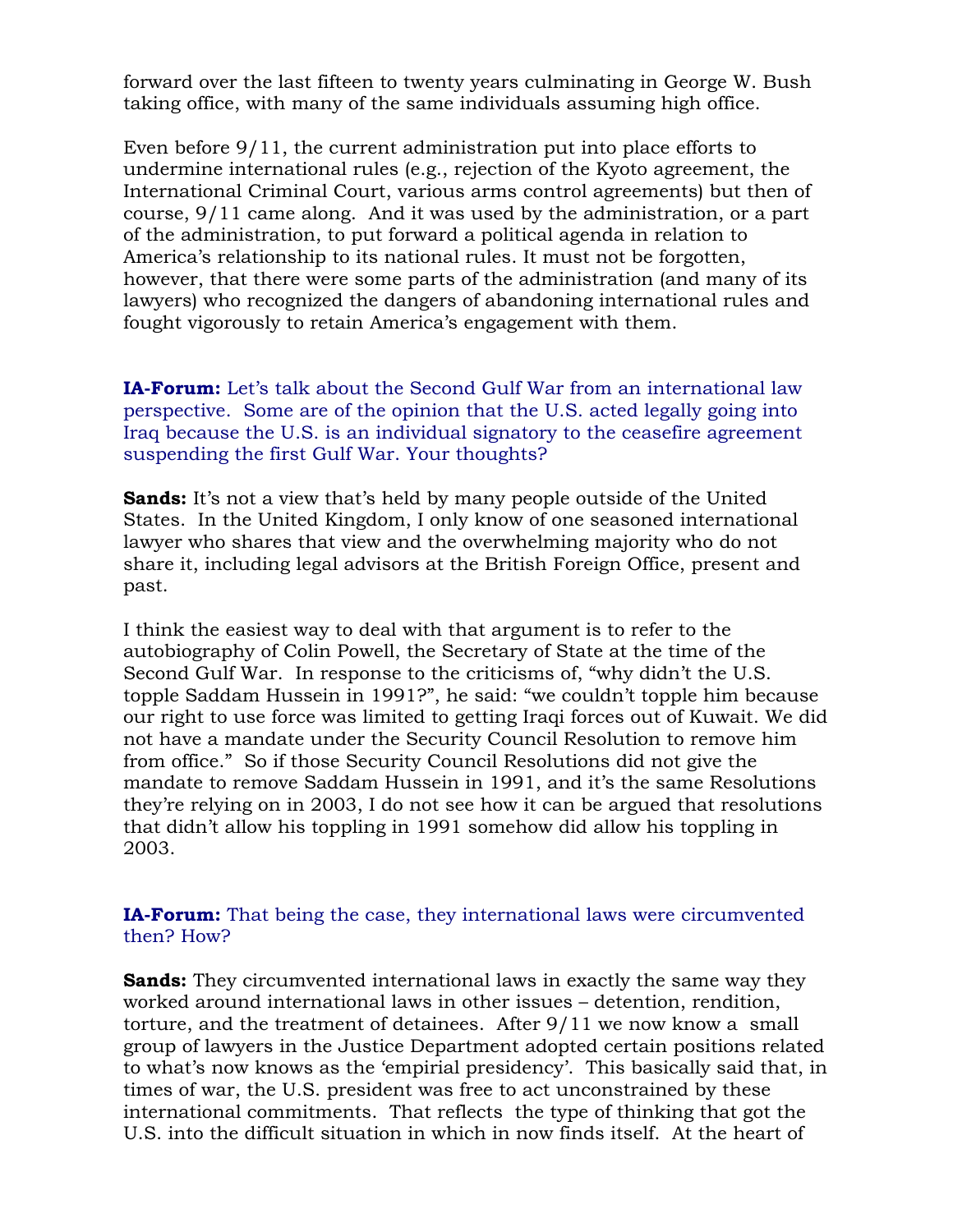all these issues is a small group of lawyers parachuted in by the administration with strongly ideological views that do not reflect the mainstream American legal approach.

# **IA-Forum:** So why did the United Kingdom go along?

Sands: The U.K's government went along with the Administration on the Iraq issue but did so at great political cost to the government and in particular to Tony Blair. The issue of Iraq - and the legality of the war - has continued to undermine Tony Blair's credibility. No one really knows why he went along. Presumably, because he felt it was the right thing to do. But he didn't go along because he thought it was legal, that's pretty clear. I think that Tony Blair thought that the UK's position is to be alongside the United States through thick or thin, under any circumstances. That seems to have been the defining principle that caused Blair to go along with it.

# **IA-Forum:** …and override his legal sense and background?

**Sands:** I think overriding a broader political judgment. It's pretty clear from the material that's emerging to the public domain that the British Prime Minister has assumed a somewhat supine position in terms of wanting to be absolutely supportive of the U.S. President under any circumstances, and irrespective of military and legal advice.

# **IA-Forum:** Can military action be legitimate (legal) without Security Council approval?

**Sands:** Yes. A state is free to use force in self defense. That never requires the approval of the United Nations. The United States was entitled to use force in the autumn of 2001 in Afghanistan in relation to a threat coming form that country that it plainly faced. It was entitled to use force without receiving Security Council approval to remove that threat. Iraq was a very different situation. There is another area that is emerging: the right to use force to protect fundamental human rights. But that didn't apply in the Iraq situation and was not invoked by the US or Britain as legal justification.

#### **IA-Forum:** What about that situation? Of a country accused of violating fundamental human rights? For example, Sudan?

**Sands:** One of the things I regret greatly as a consequence of the Second Gulf War is that it's going to make it very difficult to justify the US or European countries or African countries using force to protect fundamental human rights in Darfur [Sudan]. The argument of humanitarian convention is now going to be treated with suspicion as though it's similar to the Iraq type of situation. It will be seen as an argument being made by large, powerful countries to justify the use of military force where there may be no justification. So Iraq has made the world a less safe place for people in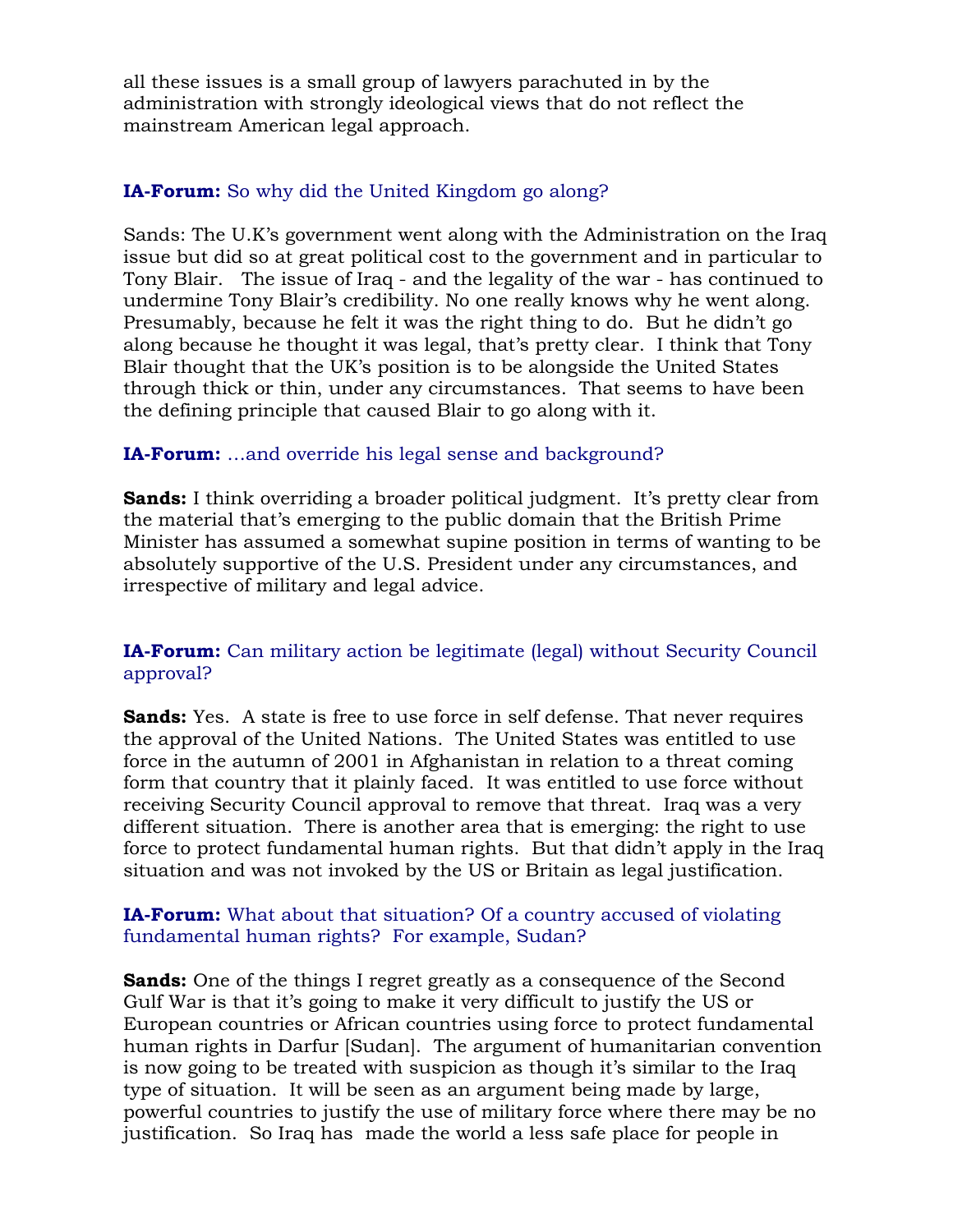Sudan and other places where people face fundamental human rights threats. It has turned the tide back on the right of humanitarian intervention. That is very regrettable.

And look at what's happening now with Iran…by all accounts, the situation in Iran may be more serious than the situation was in Iraq in Spring, 2003. But now when leaders tell us that they have intelligence indicating a country is doing something contrary to it's international obligations, we treat their claims with suspicion, we don't believe them, their credibility is undermined because we feel we have been misled on an earlier occasion. So, arguably, even if we face a serious threat, we're going to treat those claims by British and American governments with considerable suspicion.

**IA-Forum:** A result of the war Iraq as well as in Afghanistan and war on terror actions are prisoners and suspected terrorists being held in Guantanamo and other places. What are their rights under international law and what, if any, discrepancies, are there with the situation they're in?

**Sands:** It's a long and complex question but the bottom line is that under international law they are in a legal black hole. There is no person who can be deprived entirely of the minimum rights that exist in the Geneva Conventions or human rights laws. For example, the positions in Article 75, of the Protocol of 1977, or Common Article 3 to the 1949 Geneva Conventions. And yet the circumstances in which individuals were being detained plainly did not meet those standards.

The heart of the problem has been caused by the administration's characterization of the present situation as a war. You'll notice that in my book, I refer to the "war on terror" in quotation marks. I don't believe that we are in a situation of war. America is not a nation at war. It would have been much more sensible to proceed on the basis that a great number of these individuals engaged in pure terrorist activities are to be treated as criminals, not as warriors.

**IA Forum:** With any group or person then?...IRA, Hamas, Al Qaeda…

**Sands:** Yes, these people should not be treated as warriors. They should be treated as criminals. During the conflict in Northern Ireland that lasted many decades, the IRA wanted to be treated as warriors. The British government, quite rightly, said that they weren't warriors, they were criminals; and it wasn't going to apply the rules of armed conflict to detainees. They would be subject to the criminal law modified appropriately to the risk they presented. I think the same situation applies in relation to Al-Qaeda, and in relation to Hamas. It is a mistake to treat them as warriors, with all that term implies in law, from limits on interrogation to the conditions of detention.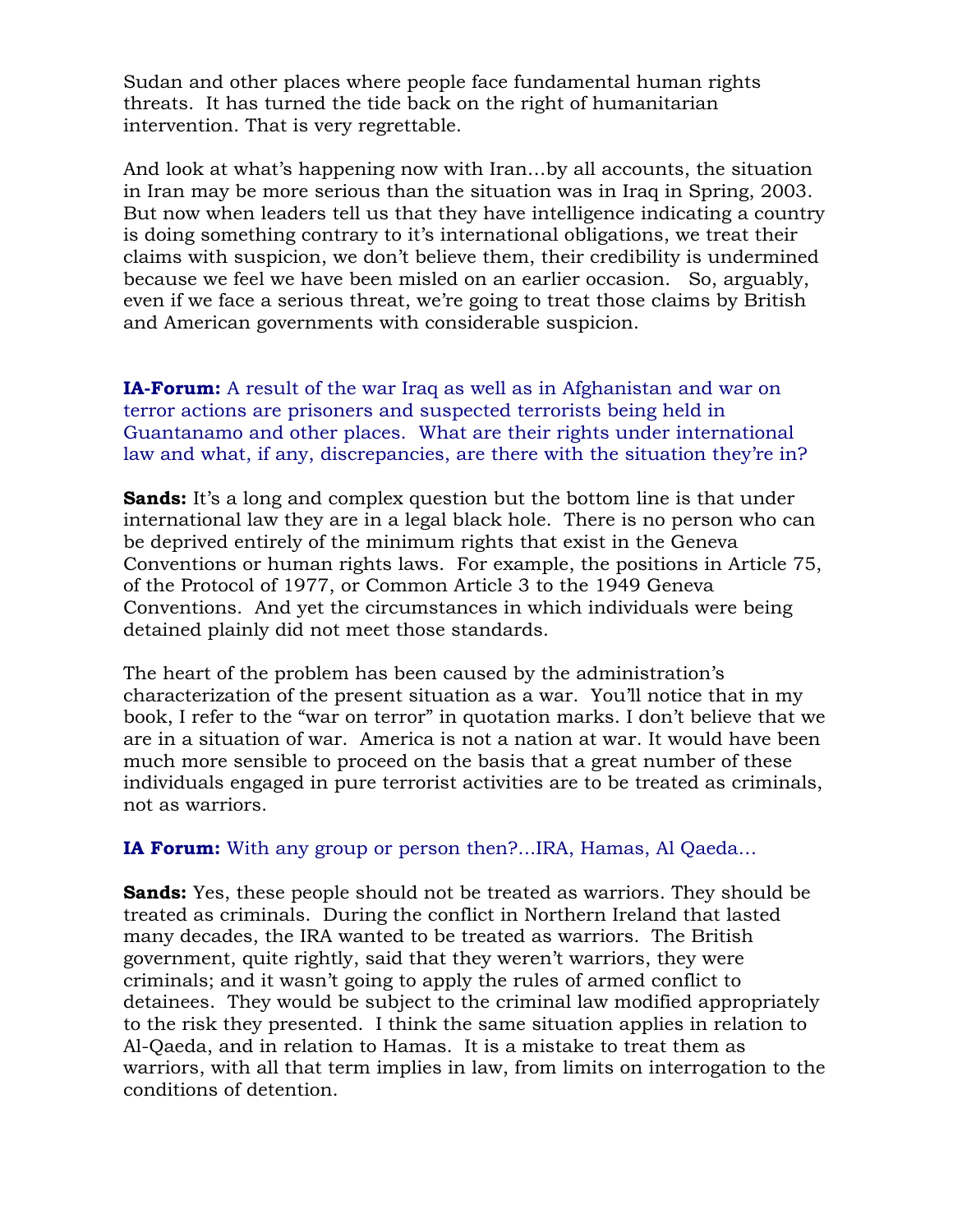But in relation to detention of individuals in various parts of the world, I don't think we're in a situation of war and it will be for the criminal law to apply. Having decided there was actually a situation of war, it was not for the U.S. administration to then unilaterally decide that the rules of war didn't apply. Having decided that they were at war, they're stuck with the rules of armed conflict which require the minimum standards of treatment for all detainees.

#### **IA-Forum:** If the war in Iraq was illegal, should President Bush and/or any of the administration staff have fear of prosecution under international law?

**Sands:** Absolutely. I would say that President Bush, Prime Minister Blair, Secretary of Defense Rumsfeld, Mr. Wolfowitz have all been involved in contributing to a decision that led to an illegal war in Iraq. A senior British legal officer resigned calling the illegality of the war "a crime of aggression". It is worth remembering that in some countries the crime of aggression is actionable as a domestic crime." I end the latest edition of the book (UK edition) with a note to the British Prime Minister that once he's out of office, he may want to think very carefully where he travels. The same principle applies equally to former President Bush once he's out of office, as well as Secretary of Defense Rumsfeld once he's out of office. They will have to look very carefully where they travel because they could be subject to proceedings for violating international laws. The possibility also cannot be excluded of individual criminal liability for torture and war crimes, although that must of course turn on the facts.

#### **IA-Forum:** How do you see the current situation of international laws? Do you think they're good in their present state or do they need to be modified?

**Sands:** Governments are right to look very carefully at the adequacy of existing international rules in the face of the serious threat that we now face, from Al-Qaeda and other groups. It's entirely right to say the character of the threat has changed – it's more serious, more elevated - the nature of the threat has changed and we need to look at the adequacy of the rules.

I'm not starry-eyed about international rules, I recognize entirely that there may be gaps that need to be filled and that there are changes that may need to be made. The way forward is to engage in a proper analysis, identifying with allies the weaknesses the weaknesses that may exits. Then sensible decisions may be made on a consensual basis with other countries to make the changes that may be necessary. But at the end of the day, most governments, including the British government, think that the Geneva Convention – that the United States has tried to shred – are perfectly adequate to deal with the present situation. Interestingly, at the UN Summit in September of 2005, the Bush Administration signed on to the outcome document of that summit that states clearly the view of all states: rules in the UN system on the use of force are adequate to meet present threats and